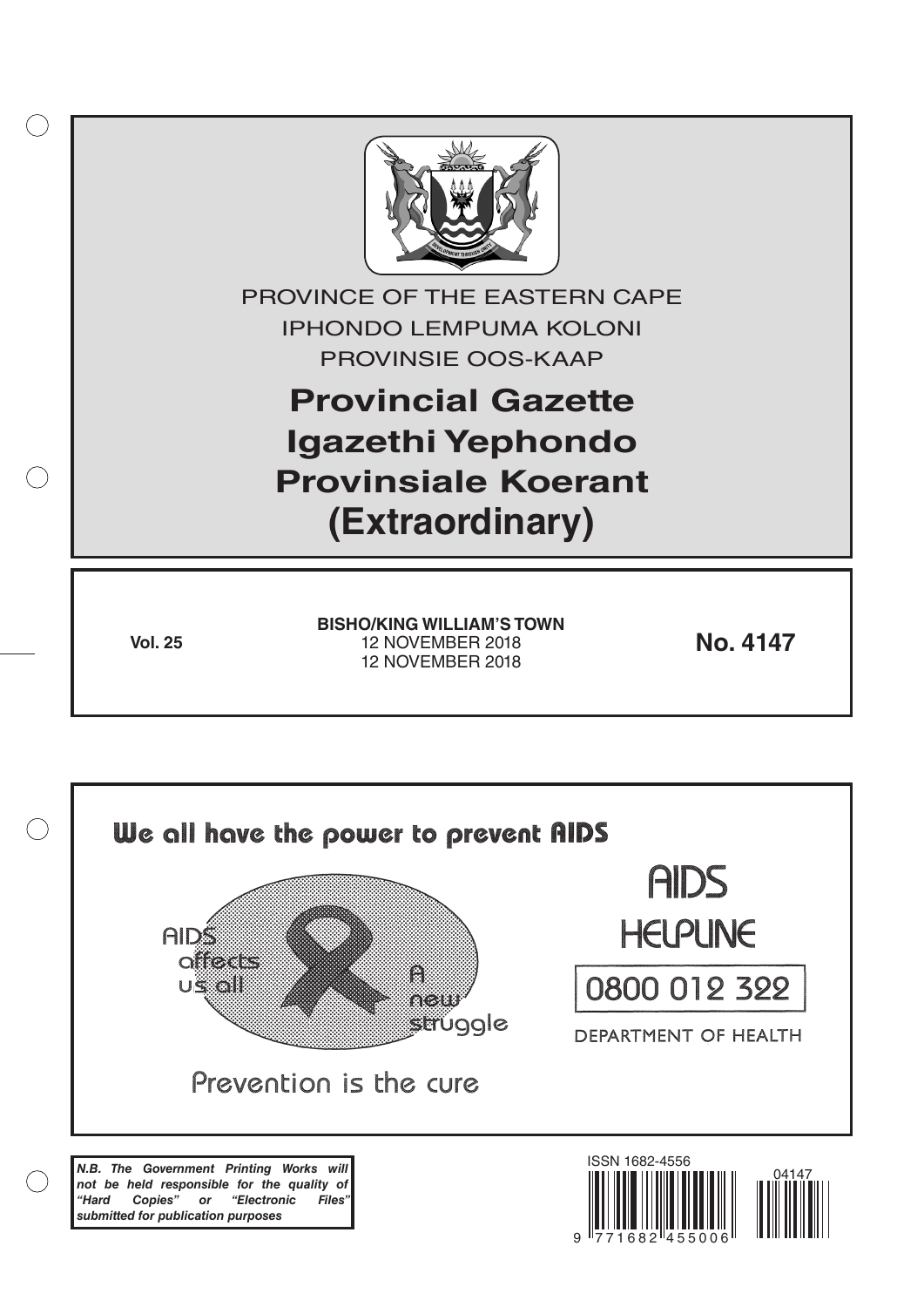## **IMPORTANT NOTICE:**

**The GovernmenT PrinTinG Works Will noT be held resPonsible for any errors ThaT miGhT occur due To The submission of incomPleTe / incorrecT / illeGible coPy.**

**no fuTure queries Will be handled in connecTion WiTh The above.**

#### **CONTENTS**

|     |                                                                                                             | Gazette<br>No. | Page<br>No. |
|-----|-------------------------------------------------------------------------------------------------------------|----------------|-------------|
|     | <b>PROVINCIAL NOTICES • PROVINSIALE KENNISGEWINGS</b>                                                       |                |             |
| 239 | Gambling Act (5/1997) (Eastern Cape) (as amended): Notice of lodgement of applications for acquisition of a | 4147           |             |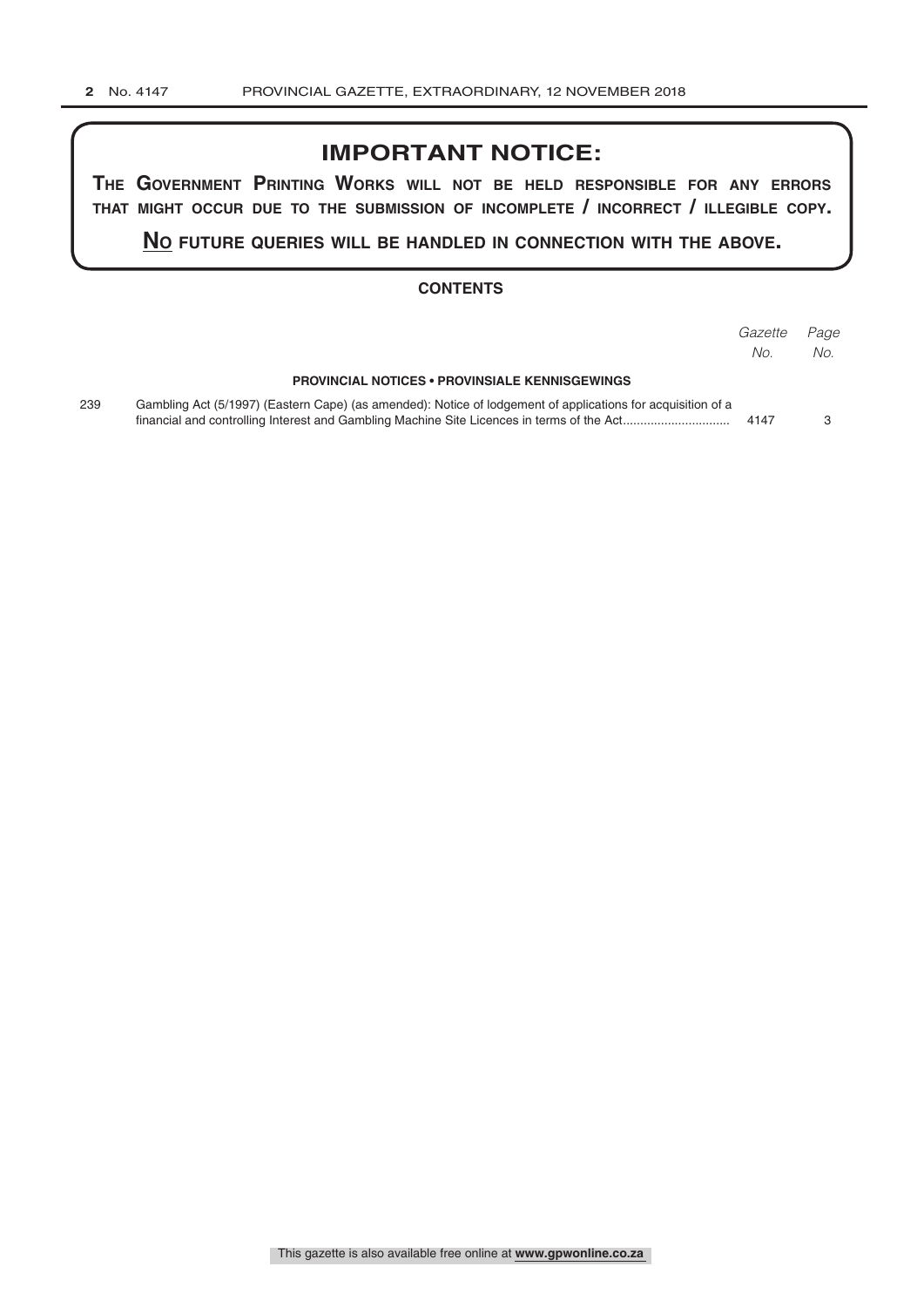## Provincial Notices • Provinsiale Kennisgewings

#### **PROVINCIAL NOTICE 239 OF 2018**



#### **NOTICE OF LODGEMENT OF APPLICATIONS FOR ACQUISITION OF A FINANCIAL AND CONTROLLING INTEREST AND GAMBLING MACHINE SITE LICENCES IN TERMS OF THE GAMBLING ACT, 1997 (ACT NO. 5 OF 1997) (EASTERN CAPE) (AS AMENDED)**

**NOTICE IS HEREBY GIVEN** that various applications for acquisition of a financial and controlling interest and gambling machine site licences in terms of sections 40 and 50 read with 49(4) respectively, of the Gambling Act, 1997 (Act No. 5 of 1997) (Eastern Cape) (as amended), particulars of which are set out in the Schedules hereunder, have been lodged with the Eastern Cape Gambling Board.

The applications may be inspected by any person at the offices of the Eastern Cape Gambling Board, ECGB Building, Quenera Park, Quenera Drive, Beacon Bay, East London and at the respective Municipalities (where applicable) within which the premises are located as shown in the schedules hereunder.

Any objections, petitions or representations shall be lodged with the Chief Executive Officer of the Board within one (1) month of the date of this notice, which commences on 12 November 2018 until 11 December 2018.

All objections and comments shall specify: the application to which the objection or comment relates; the grounds on which the objection is founded; in the case of comment; full particulars or facts in substantiation thereof: the name, address, telephone and fax number of the objector or person making the comment and a statement whether the objector or person making the comment wishes to make oral representations when the application is heard.

A person lodging representations may show cause why the Board may determine that his or her identity should not be divulged.

The under-mentioned figures used in brackets in Schedules have the following meanings:

- 1. The name and address of the applicant;
- 2. If the applicant is a company or other corporate body, the names of all persons who have a financial or other interest of 5% or more in the applicant;
- 3. In the case of a company the initials and surnames of all directors of the company;
- 4. The type of application applied for; and
- 5. The address of the premises from which the applicant intends to operate from.

#### **PSLOTS**

### **SCHEDULE A – GAMBLING MACHINE SITE LICENCE**

- **A1**
- 1. Dimitrios Haralamboss Demetriou t/a Lucky 7, No.16 Smith Street, Aliwal North, Eastern Cape;
- 2. N/A;<br>3. N/A:
- $N/A$ :
- 4. Type A gambling machine site licence (3-5 Machines); and<br>5. No.16 Smith Street, Aliwal North, Fastern Cape.
- No.16 Smith Street, Aliwal North, Eastern Cape.
- **A2**
- 1. Beerhuizen (Pty) Ltd (2017/182936/07) t/a Beerhuizen, No. 60 Main Street, Despatch, Eastern Cape;
- 2. Estelle Barnard and Johann Oosthuizen;<br>3. J Barnard and J Oosthuizen;
- 3. J Barnard and J Oosthuizen;
- 4. Type A gambling machine site licence (3 5 Machines); and
- 5. No. 60 Main Street, Despatch, Eastern Cape.

#### **A5**

- 1. Moncherie Janie Tchaka t/a Gold Spinners Mount Frere, Erf 408, 338 Main Street, Mount Frere, Eastern Cape;
- 2. N/A;<br>3 N/A·
- 3. N/A;<br>4. Type
- 4. Type C gambling machine site licence (6-15 Machines); and<br>5. Erf 408, 338 Main Street, Mount Frere, Eastern Cape. Erf 408, 338 Main Street, Mount Frere, Eastern Cape.
- 
- **A6** Ruskopoint (Pty) Ltd (2013/076471/07) t/a Phoenix Sports
- Bar, No. 6 Dundas Street, Grahamstown, Eastern Cape;
- 2. Melikhaya Clemeth Songwinqi and Bulelani Gaqa;<br>3. MC Songwigi and B Gaga
- MC Songwiqi and B Gaqa;
- 4. Type C gambling machine site licence (6-15 Machines); and<br>5. No. 6 Dundas Street. Grahamstown. Eastern Cape.
	- 5. No. 6 Dundas Street, Grahamstown, Eastern Cape.
- **A7**
- 1. Jangocode (Pty) Ltd (2017/369697/07)t/a Savoy Pub & Grill, No.18 Da Gama Road, Jeffreys Bay, Eastern Cape;
- 2. Charlo Andrew Potgieter and Gizelle Erasmus;
- 3. CA Potgieter and G Erasmus;
- 4. Type C gambling machine site licence (6-15 Machines); and<br>5. No. 18 Da Gama Road. Jeffreys Bay, Fastern Cape.
- 5. No.18 Da Gama Road, Jeffreys Bay, Eastern Cape.

#### **SCHEDULE B – ACQUISITION OF FINANCIAL INTEREST B1**

1. Theofano Steliou Panayiotou, No. 108 Winterhoek Drive, Uitenhage, Eastern Cape;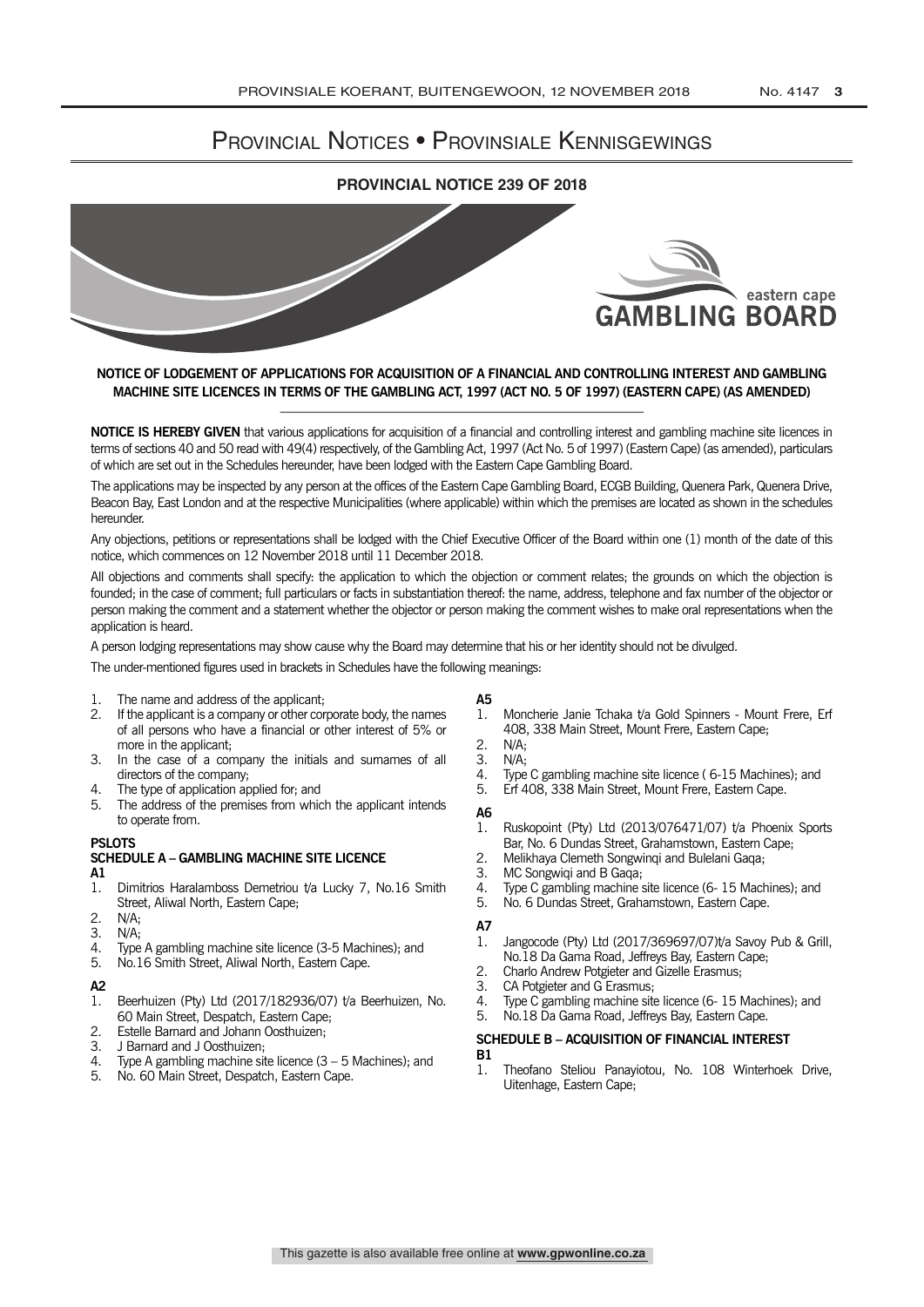# **A3**

- Tatum Kiara Koti General Trading (Pty) Ltd (2017/364877/07) t/a The Currie Inn, No. 24 Wharf Street, Port Alfred, Eastern Cape;
- 2. Bryon Elby Koti and Nacole Kayla Yallene Govender;
- 3. BE Koti and NKY Govender;<br>4. Type A gambling machine si
- Type A gambling machine site licence (3-5 Machines); and
- 5. No. 24 Wharf Street, Port Alfred, Eastern Cape.

## **A4**

- Moncherie Janie Tchaka t/a Gold Spinners Qumbu, Erf 31 Main Street, Qumbu, Eastern Cape;
- 
- 2. N/A;<br>3. N/A;
- 3. N/A; 4. Type C gambling machine site licence (6-15 Machines); and<br>5. Frf 31 Main Street, Qumbu, Fastern Cape.
- Erf 31 Main Street, Qumbu, Eastern Cape.

#### **RM ZwANE, CHIEF ExECUTIvE OFFICER EASTERN CAPE GAMBLING BOARD, ECGB BUILDING, QUENERA PARk, QUENERA DRIvE, BEACON BAy, EAST LONDON, 5241**

FRAUD PREVENTION HOTLINE: **0800 333 813** 2. N/A;<br>3. N/A;

Uitenhage, Eastern Cape;

- N/A;
- 4. Acquisition of financial and controlling interest of more than five percent (5%) in Elskamark(Pty) Ltd (2013/172350/07) t/a Infinity Cocktail Bar, a holder of a Type C (6-15 Machines); and
- 5. No. 31 St Leonard Road, Algoa Park Shopping Centre, Algoa Park, Port Elizabeth, Eastern Cape.

#### **B2**

- 1. Ronney Mohammad and Ereny Cliffwet Rayn, No. 44A Mosel Road, Uitenhage, Eastern Cape;
- 2. N/A;<br>3. N/A;
- 3. N/A;
- 4. Acquisition of financial and controlling interest of more than five percent (5%) in James Forlee CC (2008/179647/23) t/a Beijing Restaurant, a holder of a Type A (3 – 5 Machines; and
- 5. No. 44A Mosel Road, Uitenhage, Eastern Cape.

**A GAMBLING PROBLEM HURTS** Call the Toll Free Counselling Line: **0800 006 008 or SMS 076 675 0710**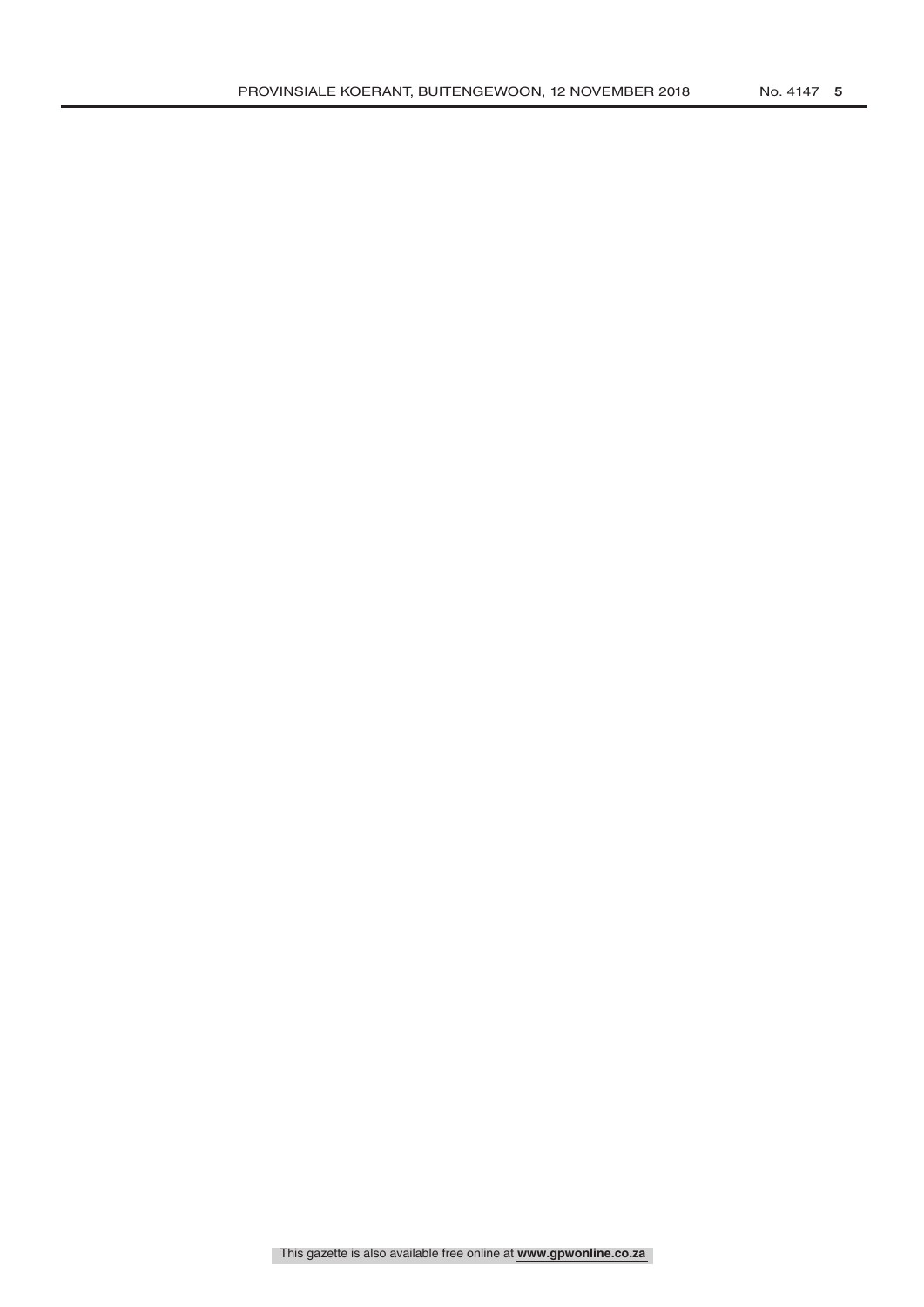This gazette is also available free online at **www.gpwonline.co.za**